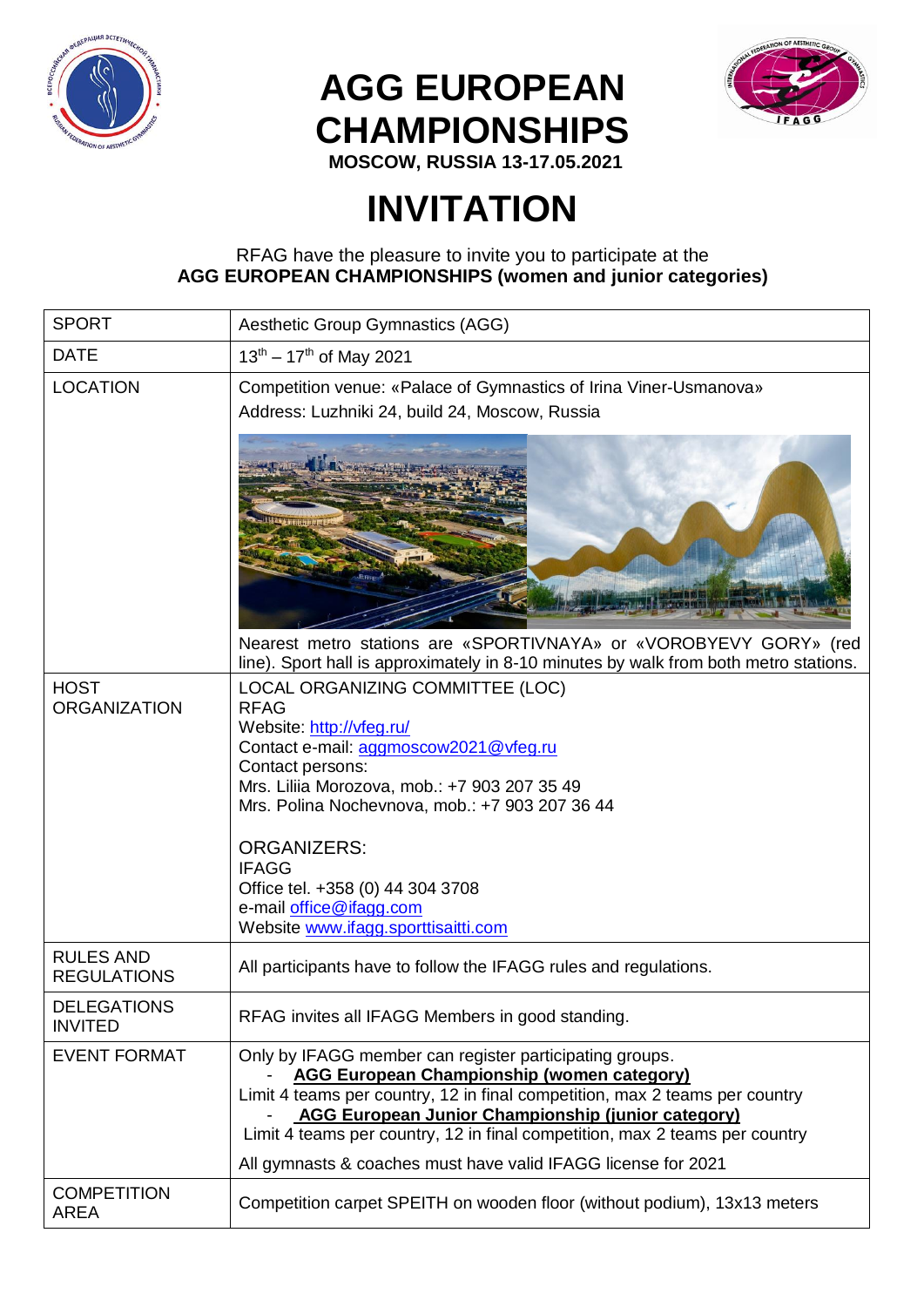| <b>TRAINING AREA</b>                  | 3 carpets in warm up zone (training hall)<br>2 carpets behind the competition area                                                                                                                                                                                                                                                                                                                                                                                                                                                                                                                                                                                                                                                                                                                                                         |
|---------------------------------------|--------------------------------------------------------------------------------------------------------------------------------------------------------------------------------------------------------------------------------------------------------------------------------------------------------------------------------------------------------------------------------------------------------------------------------------------------------------------------------------------------------------------------------------------------------------------------------------------------------------------------------------------------------------------------------------------------------------------------------------------------------------------------------------------------------------------------------------------|
| <b>ENTRY FEE</b>                      | The Entry fee is:<br>• A group consisting of 1-6 nominated gymnasts and a maximum of 2 coaches is<br>EUR 150/group<br>• A group consisting of 7 or more nominated gymnasts and a maximum of 3<br>coaches is EUR 180/group<br>Extra accreditations: Over the limit of Delegation numbers will be accepted with<br>additional payments which will be confirmed later<br>Points to note:                                                                                                                                                                                                                                                                                                                                                                                                                                                      |
|                                       | The organizer will send you the invoice after the deadline<br>$\bullet$<br>The entry fee is NON-REFUNDABLE.<br>$\bullet$                                                                                                                                                                                                                                                                                                                                                                                                                                                                                                                                                                                                                                                                                                                   |
| <b>PROVISIONAL</b><br><b>SCHEDULE</b> | Thursday, May 13th<br>• Arrival of delegations<br>• Welcome and technical meeting for judges, coaches and head of delegations<br>Friday, May 14th<br>• Official trainings (after 16:00)<br>Saturday, May 15th<br>• Preliminary competitions<br>Sunday, May 16th<br>• Final competitions<br>• Awarding ceremony<br>• Banquet for coaches, judges and heads of delegations<br>Monday, May 17th<br>• Departure of delegations<br>. Opportunity to participate in IFAGG International Educational event for coaches                                                                                                                                                                                                                                                                                                                            |
| <b>JUDGES</b>                         | Proposal for judges registration must be done to IFAGG only by IFAGG member<br>and only ONLINE: https://www.ifagg.com/competition/forms-and-<br>applications/ifagg-judge-registration-form/2021-agg-european-championhips-r/<br>The deadline is April 12th, 2021.<br>WARNING: Judges request will not be accepted after the deadline!<br>All judges must have a valid IFAGG judge license for 2021 and comply with the<br>IFAGG Code of Ethics for judges.<br>IFAGG nominates and confirms judges list after the deadline due.<br>IFAGG reserves the right to invite judges.<br>Delegations will be responsible for all expenses of judges (travel costs,<br>accommodation and transportation).<br>Judge registration for LOC accreditation (on KSIS) must be done ONLINE by<br>IFAGG member: https://www.rgform.eu/event.php?id_prop=1976 |
| <b>REGISTRATION</b>                   | Only by IFAGG member can register all delegation members<br>Online registration must be done at:<br>https://www.rgform.eu/event.php?id_prop=1976<br>Deadlines:<br>Preliminary registration - April 1 <sup>st</sup> , 2021<br>Definitive Registration - April 12 <sup>th</sup> , 2021                                                                                                                                                                                                                                                                                                                                                                                                                                                                                                                                                       |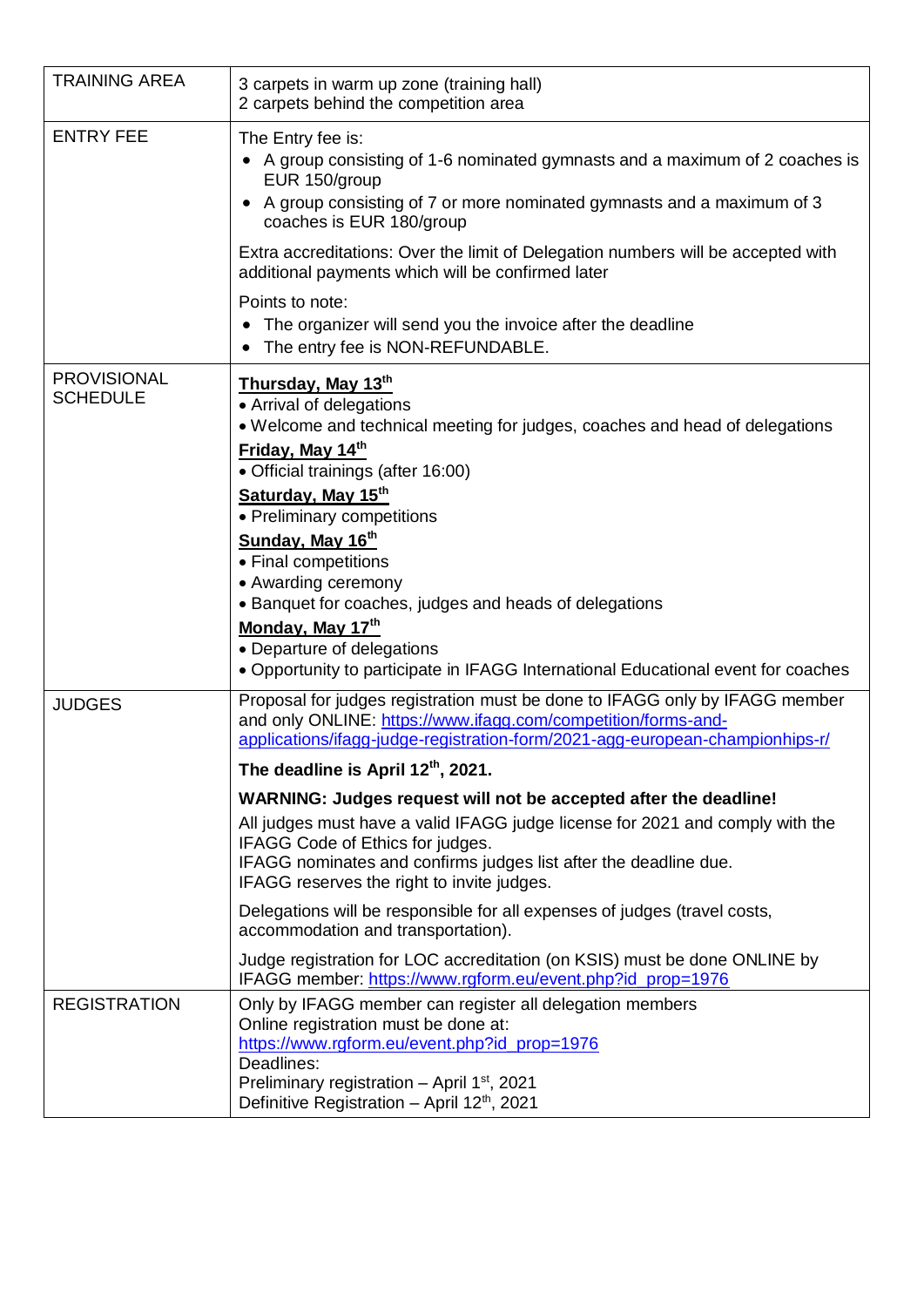| <b>MUSIC</b>                       | Music must be uploaded online: https://www.rgform.eu/event.php?id_prop=1976<br>Deadline: April 12th, 2021                                                                                                                                                                                                                                                                                                                                                                                                                                                                                                                                                                                                                                                                                |  |  |
|------------------------------------|------------------------------------------------------------------------------------------------------------------------------------------------------------------------------------------------------------------------------------------------------------------------------------------------------------------------------------------------------------------------------------------------------------------------------------------------------------------------------------------------------------------------------------------------------------------------------------------------------------------------------------------------------------------------------------------------------------------------------------------------------------------------------------------|--|--|
|                                    | The music files must be in mp3 format only, good quality and labelled as follows:                                                                                                                                                                                                                                                                                                                                                                                                                                                                                                                                                                                                                                                                                                        |  |  |
|                                    | Age category/ name of the team/ country/                                                                                                                                                                                                                                                                                                                                                                                                                                                                                                                                                                                                                                                                                                                                                 |  |  |
|                                    | Examples: Junior_ Team Diva_RUS<br>Women_Team Hope_MAS                                                                                                                                                                                                                                                                                                                                                                                                                                                                                                                                                                                                                                                                                                                                   |  |  |
| <b>INSURANCE</b>                   | RFAG and IFAGG will not be held responsible for any liabilities in case of<br>accidents, illness, repatriation and the like as well as transfer/cancellation of<br>flights, trains and other types of transport, which arose due to force majeure.<br>The IFAGG Technical Regulations foresee that all participating delegations are<br>responsible for making their own arrangements to have the necessary valid<br>insurance coverage against illness, accidents and for repatriation for all the<br>members of their Delegation as well as transfer/cancellation of flights, trains and<br>other types of transport, which arose due to force majeure.<br>LOC will verify the insurance upon arrival of the delegation members (e.g. cover<br>note or photocopy of the valid policy). |  |  |
| <b>MEDICAL SERVICE</b>             | The LOC will provide a first medical aid service, a doctor and emergency medical<br>transportation only in the competition area.                                                                                                                                                                                                                                                                                                                                                                                                                                                                                                                                                                                                                                                         |  |  |
| <b>ANTIDOPING</b>                  | <b>IFAGG Code of Discipline</b><br>It's a condition of participation in IFAGG's activities that gymnasts and their<br>assistants and representatives will follow the national and international doping<br>rules. All gymnasts and their assistants and representatives are obligated to know<br>the doping rules.<br>The information of the prohibited substances and methods can be found on the<br>WADA (World Anti-Doping Agency), https://www.wada-ama.org/                                                                                                                                                                                                                                                                                                                          |  |  |
| PERSONAL DATA<br><b>PROTECTION</b> | Personal information of registered gymnasts, coaches, judges and volunteers are<br>used in published official competition protocols, online environment,<br>competition s/federation s website and in social media channels. By registering to<br>the event, the gymnasts, coaches, judges and volunteers are giving a consent to<br>publish visual materials (photos, videos) on which they might be displayed. In<br>case the person is not consent with the previous, LOC and IFAGG has to be<br>informed in written form by the start of the competition. Only photographers and<br>journalists with accreditation are allowed to take pictures and film of the event.                                                                                                               |  |  |
| <b>ACCREDITATION</b>               | The delegations will be accredited upon their arrival (the place will be confirmed<br>later).<br>During the accreditation Heads of Delegations must:<br>• check the correct names of their whole delegation<br>• make passport control for all gymnasts<br>• proof of medical insurance of all the members of the delegation<br>• present national anthem (maximum 45") in mp3 format only<br>• make music check control<br>• make any necessary payments                                                                                                                                                                                                                                                                                                                                |  |  |
| <b>VISA</b>                        | Please verify if a visa is required for your travel to Russia.<br>LOC will be happy to assist each delegation member with an official invitation<br>letter, provided that the request is made on an official visa form.                                                                                                                                                                                                                                                                                                                                                                                                                                                                                                                                                                  |  |  |
|                                    | Visa request Form should be sent to LOC before April 12th, 2021 by e-mail:<br>aggmoscow2021@vfeg.ru<br>The request Form must include the function, full name, gender, date of birth,<br>citizenship, passport number, passport issue and expiry dates, home address, the<br>arrival and departure dates of the Delegation Member, as well as the city where<br>the visa application support letter must be sent to.                                                                                                                                                                                                                                                                                                                                                                      |  |  |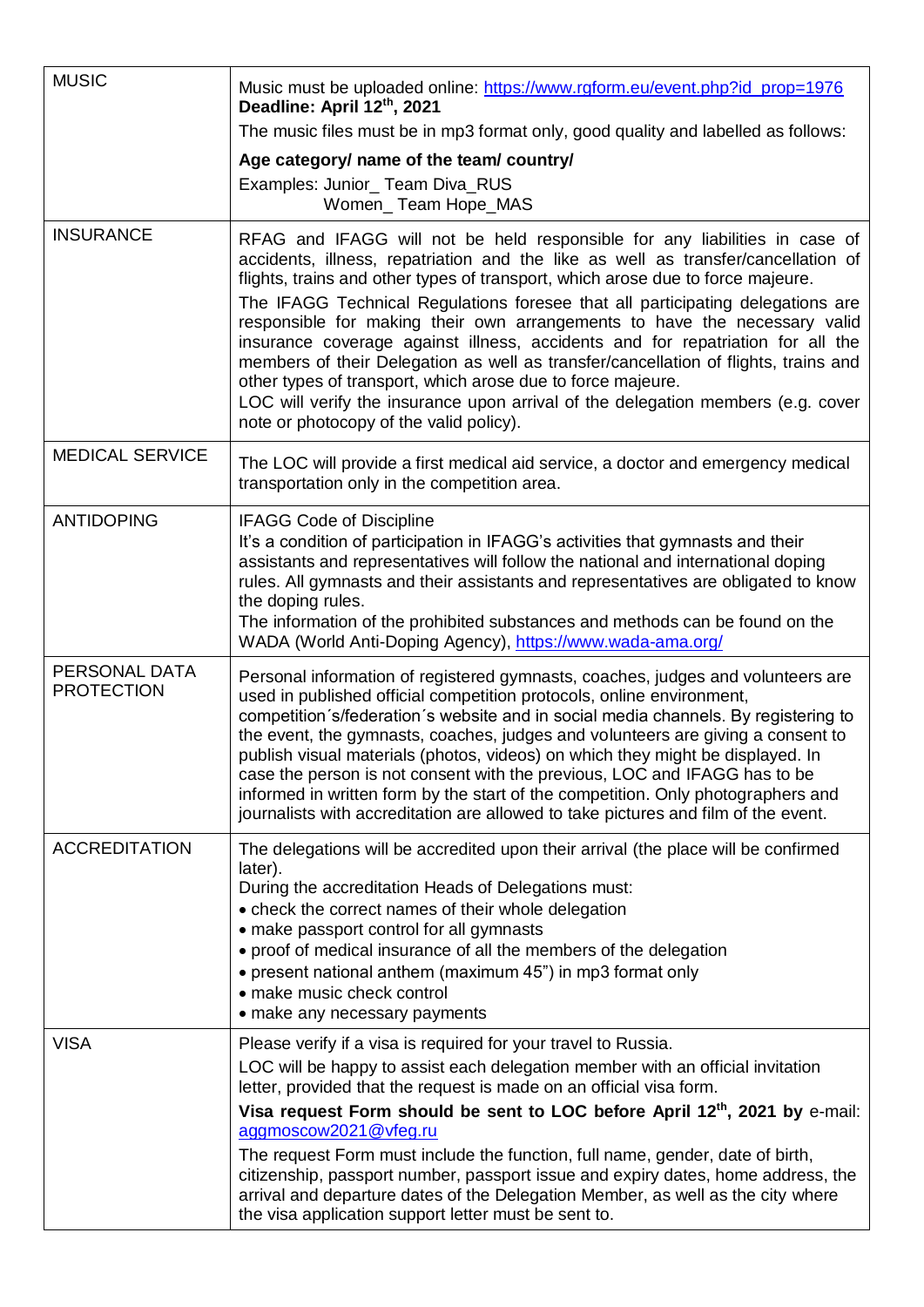| <b>ACCOMMODATION</b><br><b>SUGGESTIONS</b> | All delegations can be accommodated in Hotel «Salut».<br>The booking has to be done by delegation directly at hotel «Salut» web-page.<br>Password for booking - AGG2021 (special prices for official delegation members)<br>https://hotelsalut.ru/<br>Address: Moscow, Leninsky prospect, 158<br>Price will include the breakfast<br>If you want to order lunches or dinners you may address to Reception.        |  |  |
|--------------------------------------------|-------------------------------------------------------------------------------------------------------------------------------------------------------------------------------------------------------------------------------------------------------------------------------------------------------------------------------------------------------------------------------------------------------------------|--|--|
|                                            | <b>Cancellation policy:</b><br>Up to 14 days before the date of the first date of arrival $-$ full reduction $-$ without<br>fine.<br>Up to 3 days before the date of the first date of arrival $-$ a reduction of no more<br>than 2 rooms booked - without fine.<br>In case of no-show or late cancellation fines are applied to the cost of one night<br>stay plus VAT (20%). Fine – the cost of one night stay. |  |  |
|                                            | Delegations are FREE to choose accommodation whatever they want!                                                                                                                                                                                                                                                                                                                                                  |  |  |
| <b>TRANSFER INFO</b>                       | All participants must pay the International travel costs of their delegation members.<br>The Travel plan must be send ONLINE:<br>https://www.rgform.eu/event.php?id_prop=1976<br>Deadline: April 12th, 2021                                                                                                                                                                                                       |  |  |
|                                            | LOC will provide the bus transportation from airport/railway station to official hotel<br>and back.                                                                                                                                                                                                                                                                                                               |  |  |
|                                            | LOC will provide the bus transportation from airport/railway station to official hotel<br>and back.<br>Price for bus transportation will be informed later.                                                                                                                                                                                                                                                       |  |  |
|                                            | LOC will provide supporting with volunteers (team friends) by public transportation<br>to pick up delegations from airport/railway station to any accommodation place or<br>sporthall (in case of accommodation not in official hotel).                                                                                                                                                                           |  |  |
| <b>LOCAL</b>                               | The nearest metro station from Hotel «Salut» is «Yugo-Zapadnaya».                                                                                                                                                                                                                                                                                                                                                 |  |  |
| <b>TRANSPORTATION</b>                      | From metro station «Yugo-Zapadnaya» to Luzhniki area there are:<br>3 stops by metro to station «Vorobyevy Gory»<br>$\blacksquare$<br>- 4 stops by metro to station «Sportivnaya»<br>Sport hall is approximately in 8-10 minutes by walk from both metro stations.                                                                                                                                                 |  |  |
|                                            | From metro station «Vorobyevy gory»<br>From metro station «Sportivnaya»                                                                                                                                                                                                                                                                                                                                           |  |  |
| <b>MEALS INFO</b>                          | The Organizers can provide lunch to all participants in the sport hall with                                                                                                                                                                                                                                                                                                                                       |  |  |
|                                            | additional payment (price will be confirmed later).<br>Meal form deadline ONLINE: April 12th, 2021:<br>https://www.rgform.eu/event.php?id_prop=1976                                                                                                                                                                                                                                                               |  |  |
| <b>TICKETS</b>                             | Information about tickets will be confirmed later                                                                                                                                                                                                                                                                                                                                                                 |  |  |